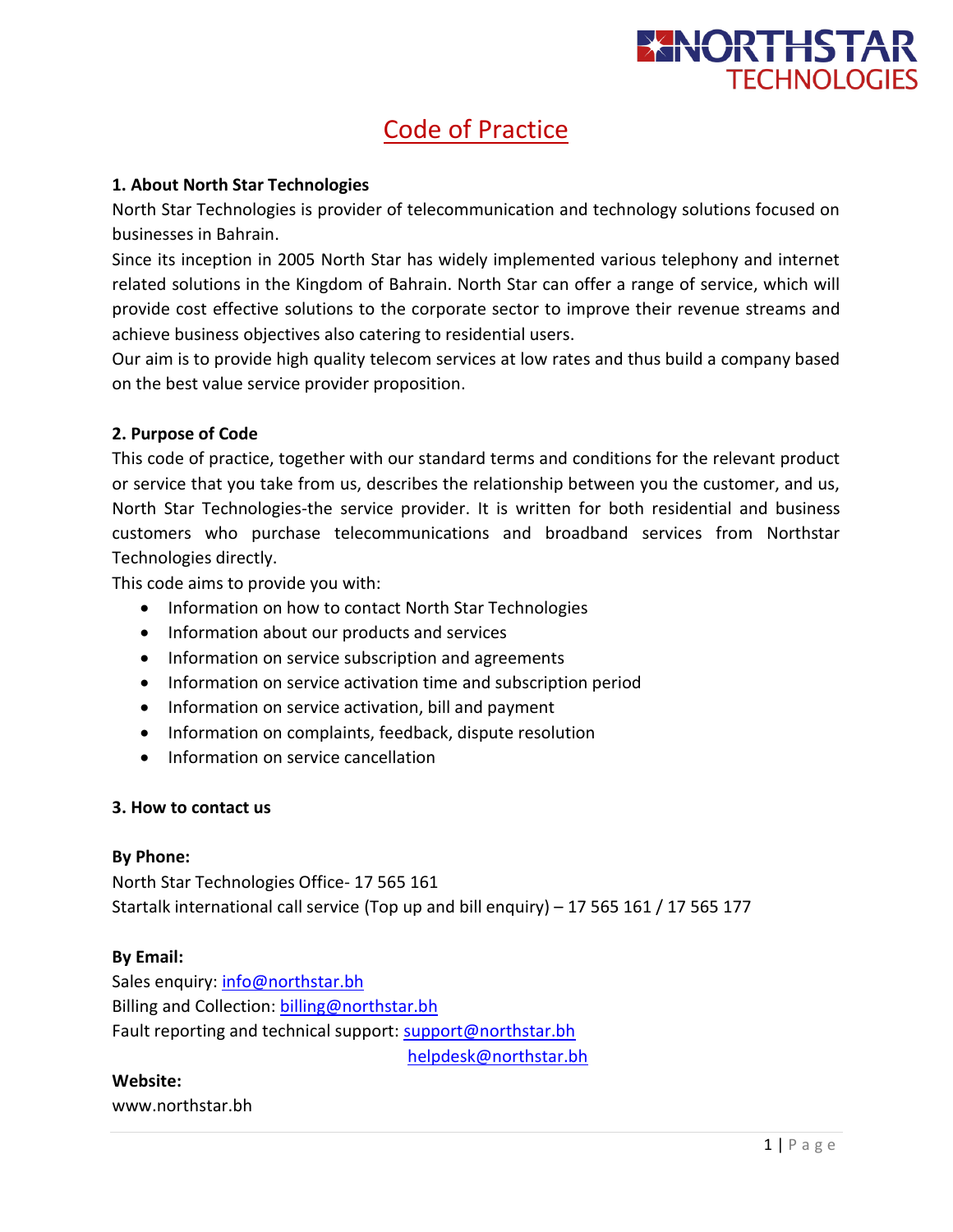

**By Fax:** North Star Technology office: 17 564 020

# **By Letter:**

North Star Technologies, Suite 1201, Almoayed Tower, P.O.Box 2591, Seef District, Kingdom of Bahrain

All lines are open Sunday to Thursday 8:00 A.M. to 6:00 PM.

Contact details of Telecommunications Regulatory Authority of Kingdom of Bahrain are given in Section 9.c) of this code.

# **4. Products and Services**

# **Startalk: Voice services**

Further to the deregulation of the Telecoms sector in Bahrain, Northstar Technologies has emerged as a popular provider for low cost international call services. Today more than 100 companies use Star Talk Business service and the list are growing.

**CPS (Carrier Pre Selection):** It is an IDD (International Direct Dialing) service that allows the user to choose Northstar as their pre-selected operator for making international calls.

Service can be availed on fixed telephone without any configuration changes thus maintaining the same voice quality.

**VoIP:** Low cost calling service for both mobile and landline subscribers. Registered Customer will dial access code which is toll- free number to reach Northstar network. The toll free numbers are 80002111 and 80002444.

# **Starnet: Broadband Services**

**ADSL:** Wholesale DSLservices provided by Batelco to NorthStar Technologies in accordance with the TRA regulations. It uses the existing analogue telephone lines to the internet. Customer can choose packages with limited threshold and without any download limit. The 'A' is for 'Asymmetric'- ADSL provides much faster services 'downstream' than 'upstream'. **Leased Lines:** Corporate customers can connect to the internet by linking through the North Star exchange. North Star will facilitate dedicated port access and internet services at bandwidth speeds as per customer requirements ranging from 512 Kbps to 45 Mbps or even higher. Bandwidth offered are symmetric and dedicated without any contention making it ideal for critical business applications like VPN, Video Conferencing, application servers etc.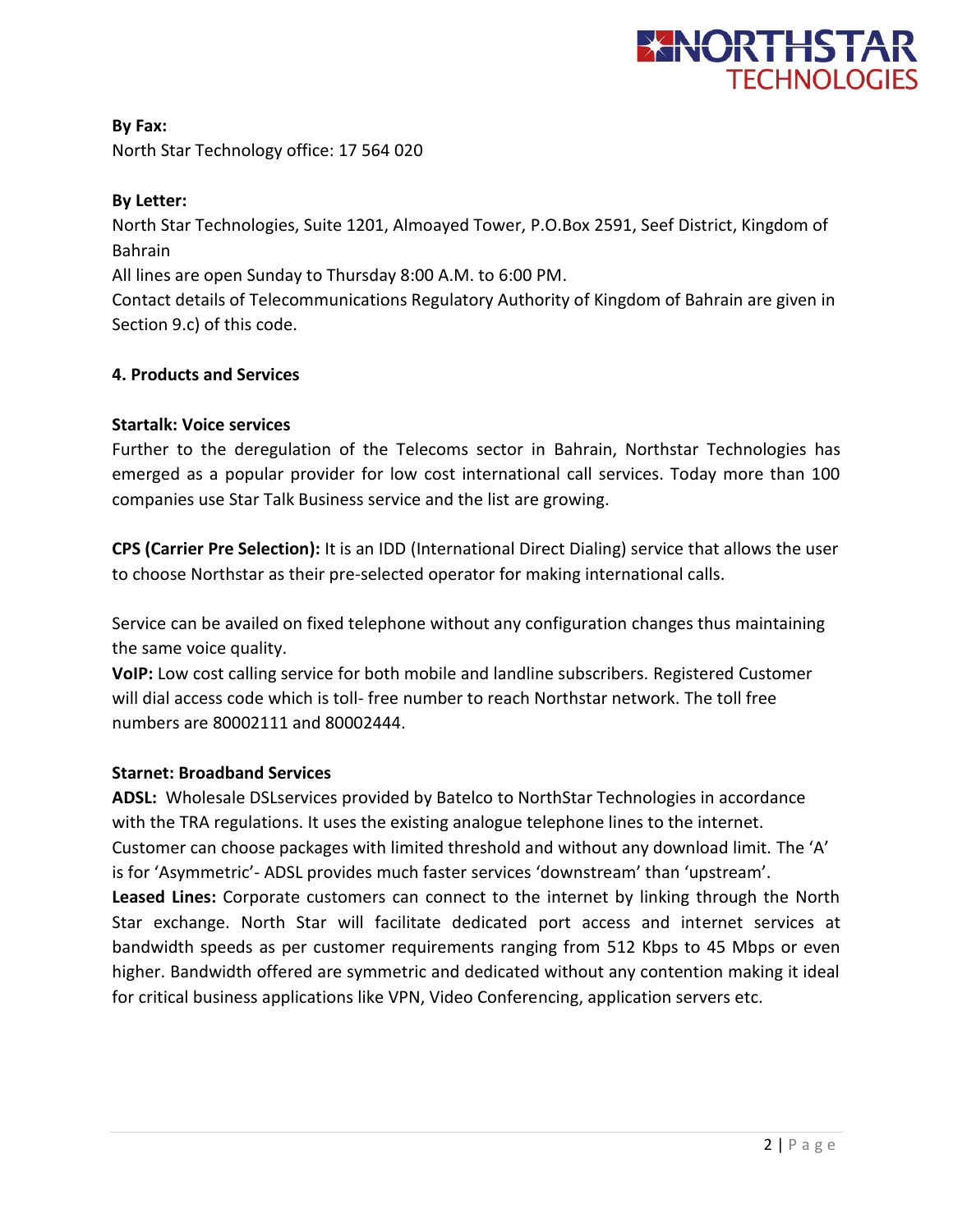

#### **5. How to subscribe**

You can contact our customer friendly team of sales and marketing personnel to avail all the necessary information regarding voice and data service. In some cases and for some services, a Technical Support Engineer will also verify the technical aspects of your requirements. We will also submit you with a proposal containing requirements, proposed solution, pricing along with applicable terms and conditions.

You can also sign up for our services by reviewing our website [www.northstar.bh](http://www.northstar.bh/) and read and agree through terms and conditions as a part of signup process.

#### **Startalk Voice Services**

You can sign up for startalk service by filling up application form as on website [http://www.northstar.bh/InternationalCalls/Business.](http://www.northstar.bh/InternationalCalls/Business) Applications forms are also available from NorthStar offices. You can mail or fax it to Fax: 17 564 020, or drop it in at our service counter (Suite 1201, Almoayed Tower, Seef District).

# **Starnet Broadband Services**

You can contact our sales team for the latest rates and packages for Broadband ADSL and Dedicated Leased Lines

- Email: [info@northstar.bh](mailto:info@northstar.bh)
- Tel: +973 17 565 161

If you wish to check the progress of your order you may call our helpline number 17 565 171 or email [support@northstar.bh.](mailto:support@northstar.bh) Your account manager will stand by you for further assistance to ensure full satisfaction.

#### **6. Terms and Conditions**

You will be requested to read and agree through terms and conditions while subscribing to NorthStar telecommunication and internet services. Terms and conditions are also available on our website containing following legal sections

- Commencement and Duration of contract
- Service provisioning
- Customers Use of the Services
- Charges and Payment
- Credit limit / Security Payment
- Rights to suspend or Disconnect Services
- Ending the contract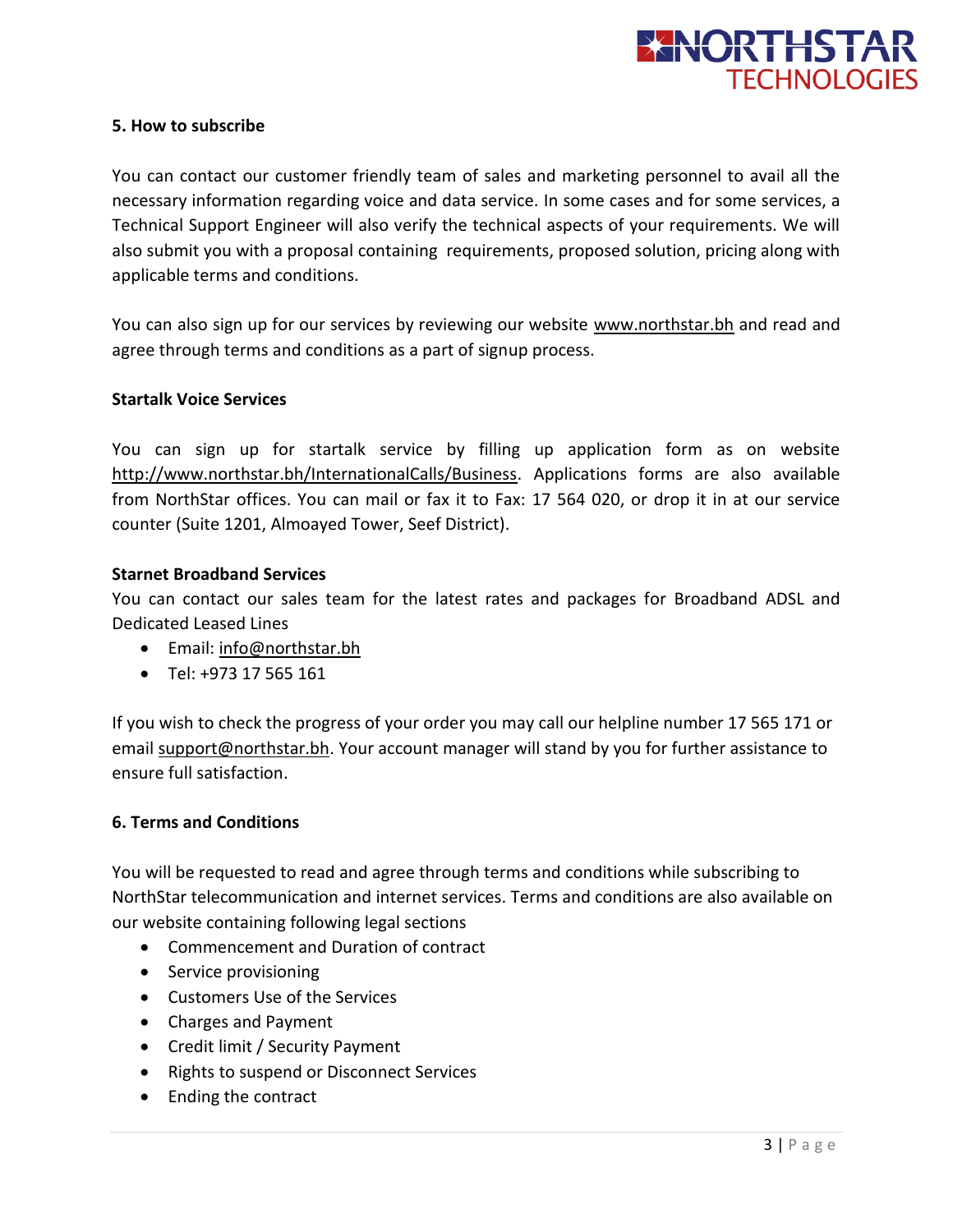

- Rights and Liabilities
- Notices and communication
- Governing Law

#### **7. Service Activation and Subscription Period**

| <b>Service Name</b>            | <b>Description</b>            | Day to Activate<br>(Business days) | Subscription<br><b>Period</b> |
|--------------------------------|-------------------------------|------------------------------------|-------------------------------|
| <b>Startalk- Voice service</b> | <b>CPS</b>                    | 10                                 | Open ended                    |
|                                | <b>VOIP</b>                   |                                    | Open ended                    |
| <b>Starnet-Data Service</b>    | ADSL                          | 4 - 6                              | Open ended                    |
|                                | <b>Dedicated Leased Lines</b> | 4 weeks                            | 1 year                        |

#### **8. After Registration**

#### **Startalk – Voice Service**

Once the service is activated, we will email you with below details:

- Startalk Account Number
- Service details and guidelines
- Credit limit on Startalk business
- Information on bill payment and top up
- Information about online payment services
- Contact details for support or any other enquiries

**Online Payment:** It allows you to top up your Star Talk account any time of the day. All the major credit cards are accepted for payment. You can also see your account information and credit balance available in your account.

#### **Starnet – Data Service**

After activating the service, you will receive

- Package details stating bandwidth and threshold limit
- Account information ADSL: Circuit number, username and password for connectivity
- Leased lines: IP addresses and other technical details
- Information on bill payment
- Contact details for support or any other enquiries

#### **9. A) Complaints**

North Star Technologies aims to provide you with excellent quality of service and value for money products. Should you experience any problem, fault or unhappy with the service provided, you can contact our Customer Service on 17 565 161. We are committed to resolving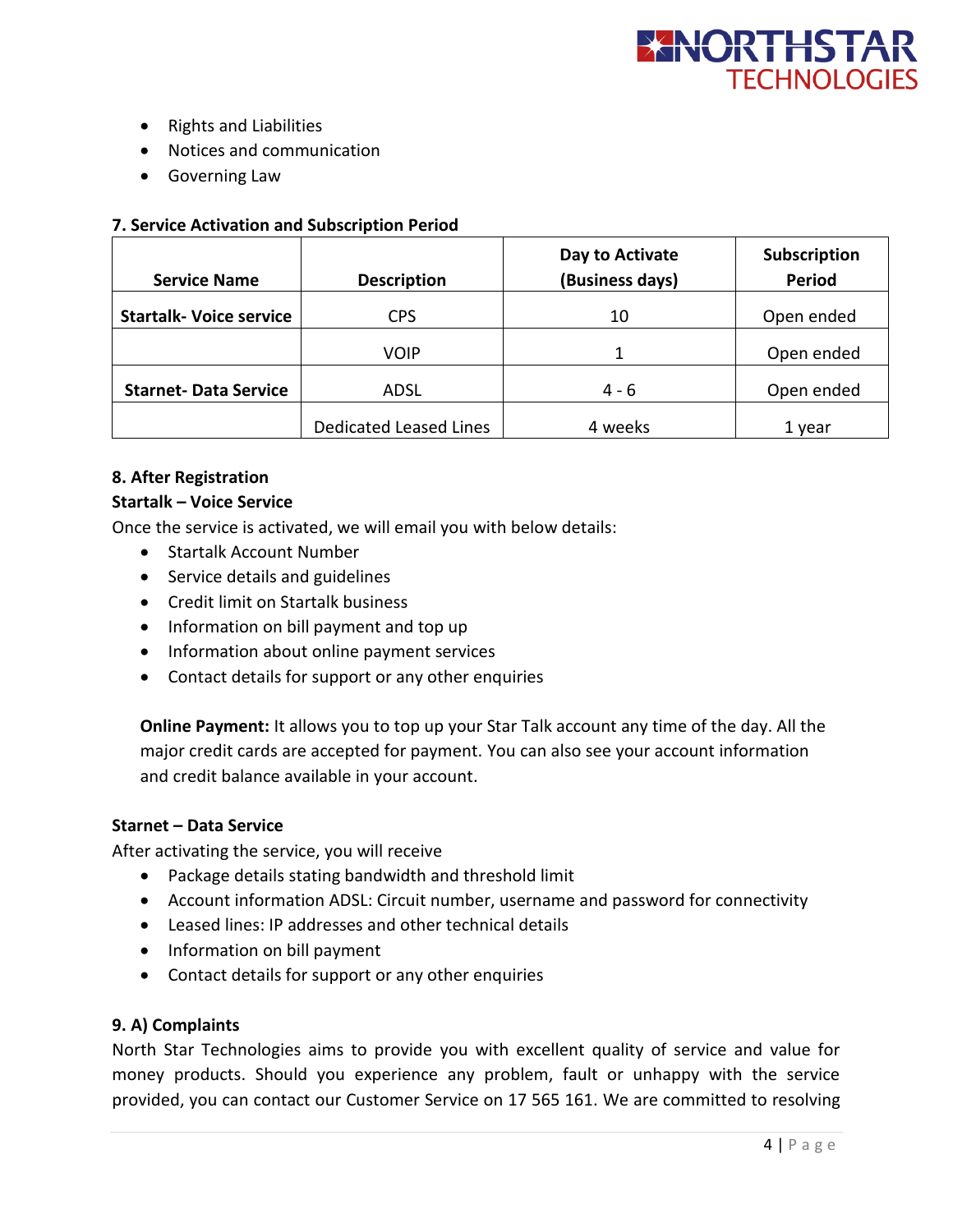

issues in a timely manner. For any service response time is usually 1 business day. When you call us, we will note the following details.

- Service Type
- Account Number
- Destination number on a calling service
- Date and time of problem occurance
- Problem details
- Contact details: telephone number, email

Once a complaint is received it will be logged in our system and it will be retained for a period of one year.

#### **Formal Complaint**

If you do not feel you received a satisfactory response from one of our customer care teams then you may lodge a formal complaint in writing sent to us by post, fax or email. Complaint should include company name, contact telephone, email address and detailed information about the concern. Complaint forms are available from North Star offices and online at www.northstar.bh. Any formally lodged complaint will be acknowledged and responded to by North Star within 2 working days. We will make best efforts to resolve complaints for Startalk Voice services within 10 working days and Starnet Broadband services with 5 working days from the date of receiving a complaint.

If you do not feel you have received a satisfactory resolution to your complaint by our Customer care personnel then you can request that this is reassessed by Customer Manager for further investigation.

#### **9. B). Feedback**

We are constantly trying to improve the service we offer. Thus we always encourage and welcome feedback from all our customers. If you have any comments or concerns about our service we'd like to hear about it you can contact us by phone, letter or email. You may also contact your dedicated account manager anytime who knows you and your business.

# **9. C) Dispute Resolution**

If we are unable to resolve your complaint to your satisfaction within 60 days or if you have received a letter from us informing you that your complaint has reached 'deadlock', you have the right to refer your case to the Telecommunication Regulatory Authority (TRA). North Star is an operator licensed by the TRA and as such obliged to abide by the TRA regulations.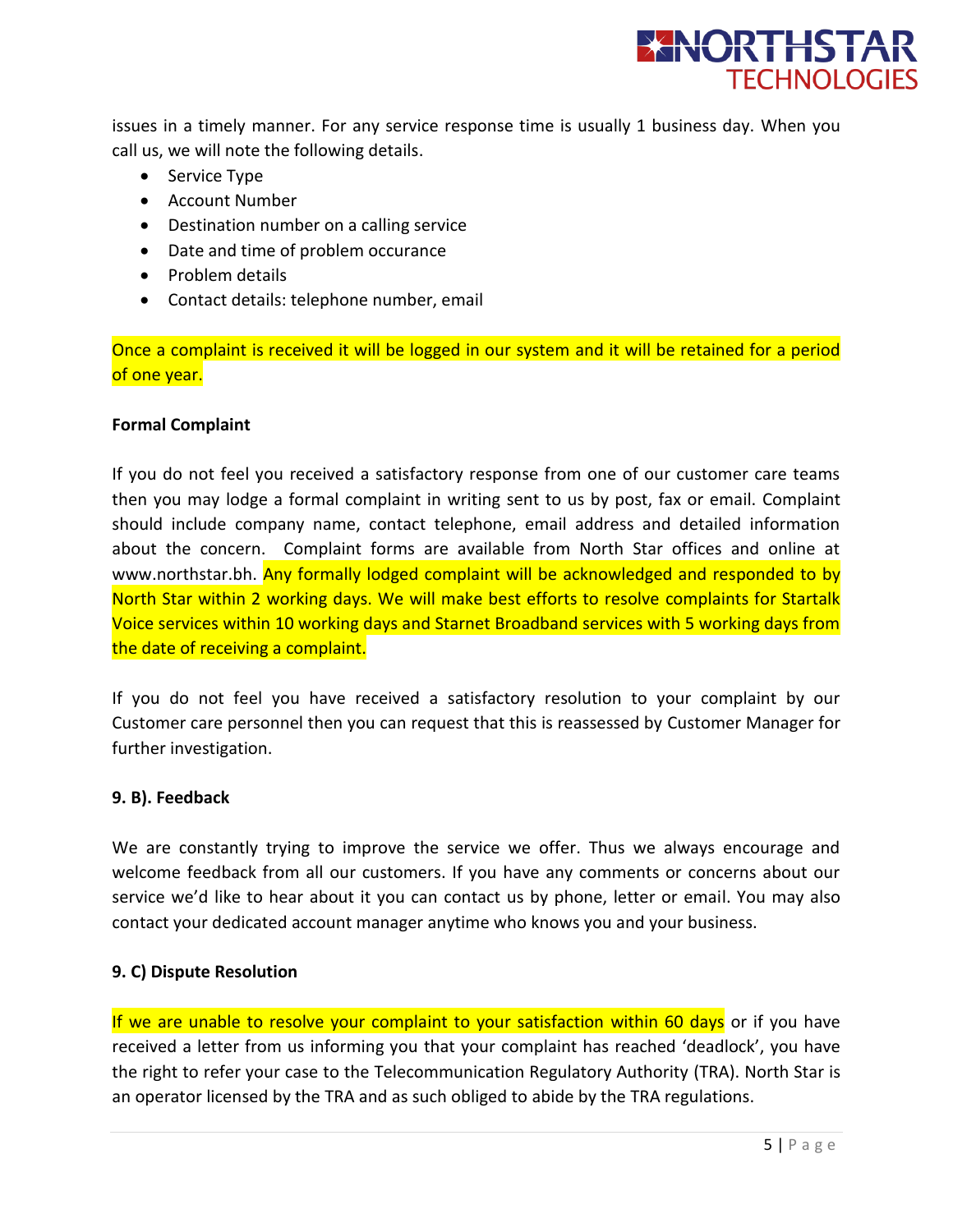

The TRA will want to ensure that you have followed this North Star Technologies- Code of Practice process before contacting them. If this is not evident that this process has not followed then it is likely, that they will refer the matter back to North Star Technologies for resolution. An application to the TRA does not relieve you from any obligation you may have to pay any amounts not in dispute.

## **Telecommunications Regulatory Authority**

By Phone: 81188 By Fax: +973 17 532 523 By Email: [consumer@tra.org.bh](mailto:consumer@tra.org.bh) By Letter: Telecommunication Regulatory Authority, P.O. Box 10353 Manama, Kingdom of Bahrain Website: www.tra.org.bh

#### **10. Cancellation of Service**

If you wish to cancel to data or voice service once subscribed, you may contact our Customer service team on 17 565 161. You may end this contract by submitting an Application form indicating your intention to terminate services giving us at least 10 calendar days'. If you are using Leased Line service the procedure for disconnection will be by giving 3 months written notice and the minimum contract period will be 1 year. We aim to advise you of the time lapse between us receiving your cancellation request and the time at which the service will be withdrawn. During this period, you remain liable for the costs of any service we provide you. North Star will send you a bill for all unbilled charges for telephone calls or internet usage nominated by you using the service prior to such termination.

# **11. Reconnection of services**

In the event of disconnection of services due to non-bill payment, services will be reactivated within one working day of settlement of outstanding bills.

In the event of disconnection of services due to the customer cancelling the service, and then intending to return, the customer has to follow the procedures for a new connection by filling in an application form.

#### **12. Code of Practice Review**